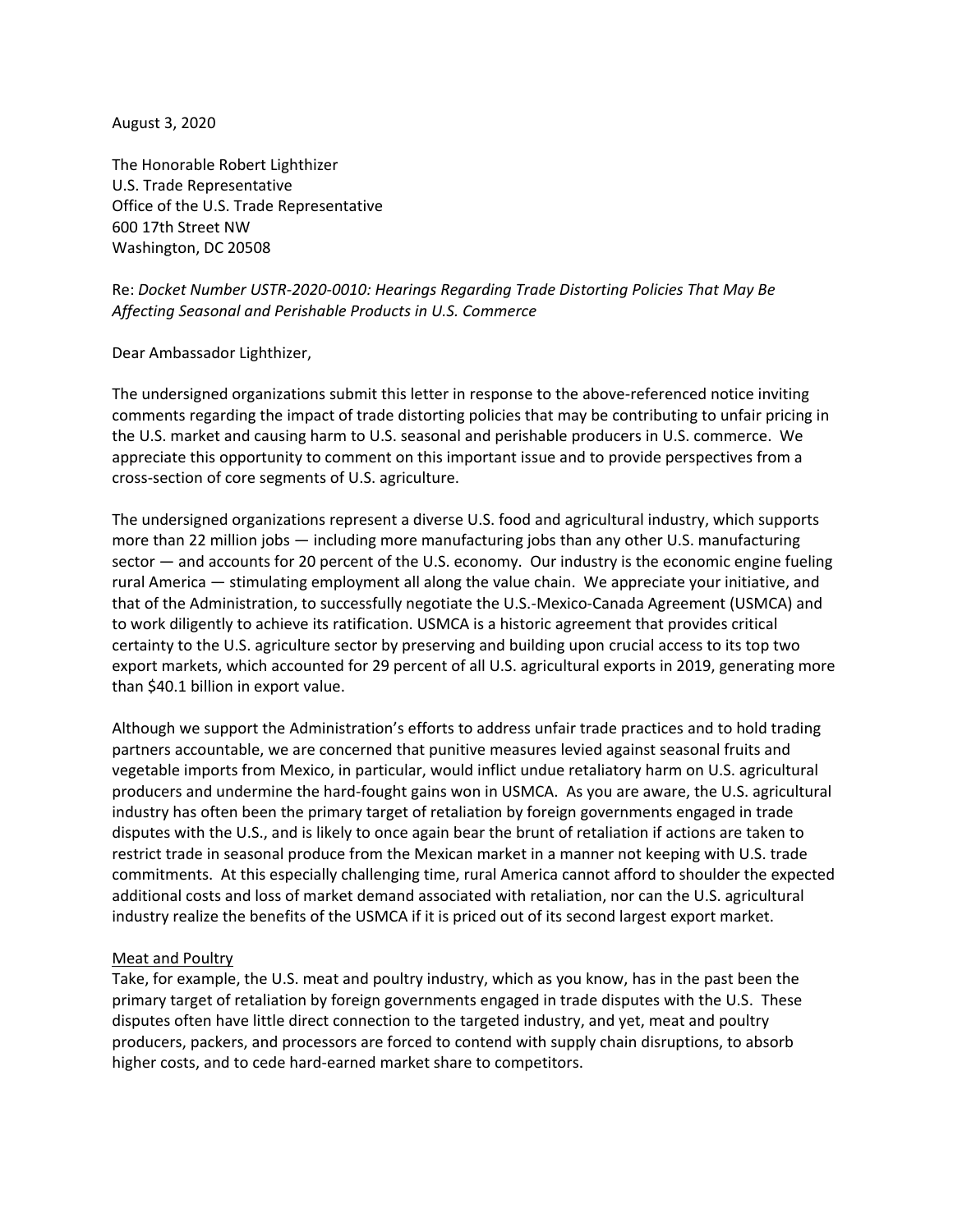For instance, in 2018, Mexico increased duties on the majority of U.S. pork exports from zero to 20 percent in response to the U.S.'s Section 232 tariffs on steel and aluminum imports from Mexico. The detrimental economic impact stemming from these tariffs was both swift and significant: U.S. pork and variety meat exports lost \$400 million in value from June 2018-May 2019. U.S. pork and variety meat exports to Mexico peaked at just over 800,000 mt, valued at \$1.5 billion in 2017, prior to the imposition of the retaliatory duties. In 2019, however, exports slowed to 708,000 mt, valued at \$1.28 billion. This, compounded by a decrease in values for key pork cuts and the imposition by China of Section 232 and 301 retaliatory duties on U.S. pork products, yielded a \$1.13 billion loss to the U.S. pork industry from Q2 2018 through Q1 2019. With China's retaliatory duties still in place, and economic and production challenges caused by COVID-19, the U.S. meat industry cannot bear the burden of increased retaliation that will certainly follow any actions taken against seasonal produce imports.

## Dairy

With U.S. dairy sales tallying \$1.5 billion last year, Mexico is far and away the largest export market for U.S. dairy products; it accounts for over 25 percent of all foreign sales of U.S. dairy products. Dairy has time and again been a target of Mexican retaliation in trade dispute cases over products entirely unrelated to our industry. The NAFTA Trucking case dispute saw U.S. cheese exports to Mexico plunge by more than 50 percent after the imposition of retaliatory tariffs against our cheeses. More recently the imposition of Mexican Section 232 retaliation on U.S. cheeses was quickly followed by a decline of \$1.65 per 100 hundredweight of milk in projected dairy market prices, leading to an estimated \$1.8 billion in lost revenue for U.S. dairy farmers in 2018. Retaliatory tariffs will upend carefully cultivated supply chains, have a ripple effect on farmers' milk prices upstream, and create opportunities for our largest global competitors to expand their footholds in this vital market at our expense.

## Corn, Soybeans and Wheat

Mexico is the top export market for U.S. corn and distillers dried grains with solubles (DDGS). In the 2018/2019 marketing year, corn exports to Mexico set a new record, with 16.1 million metric tons (634 bushels) valued at \$2.99 billion. Mexico imported 2.02 million metric tons of U.S. DDGS, valued at nearly \$416 million. Each time the seasonality proposal has been raised, the Government of Mexico has stated that, if the U.S. institutes any trade measures that would impact Mexican imports of fruits and vegetables, they would strongly consider retaliating against U.S. agriculture exports and actively seek other sources of exports, specifically highlighting corn as one of the targeted commodities. U.S. corn and ethanol have already suffered significant market impacts from trade disruptions, including lost ethanol access into China as a result of a remaining 15 percent retaliatory tariff, and price losses averaging \$0.20/bu.

Mexico is also the largest market for U.S. wheat and the second largest for soybeans. For soybeans, the U.S. export value is nearly \$2 billion and for wheat it is almost \$1 billion. Due to its close proximity to Mexico, the United States has a transportation cost advantage over other competing grain exporting countries. However, the advantage is not large enough to overcome a retaliatory tariff. Presently, the U.S. share of Mexico's corn, soybeans, and wheat imports are approximately 95 percent, 90 percent, and 70 percent, respectively. Large investments have been made on both sides of the border to facilitate U.S. exports of corn, soybeans, and wheat for years to come. A retaliatory tariff from Mexico would be a blow that wheat, soy, and corn farmers cannot afford to absorb.